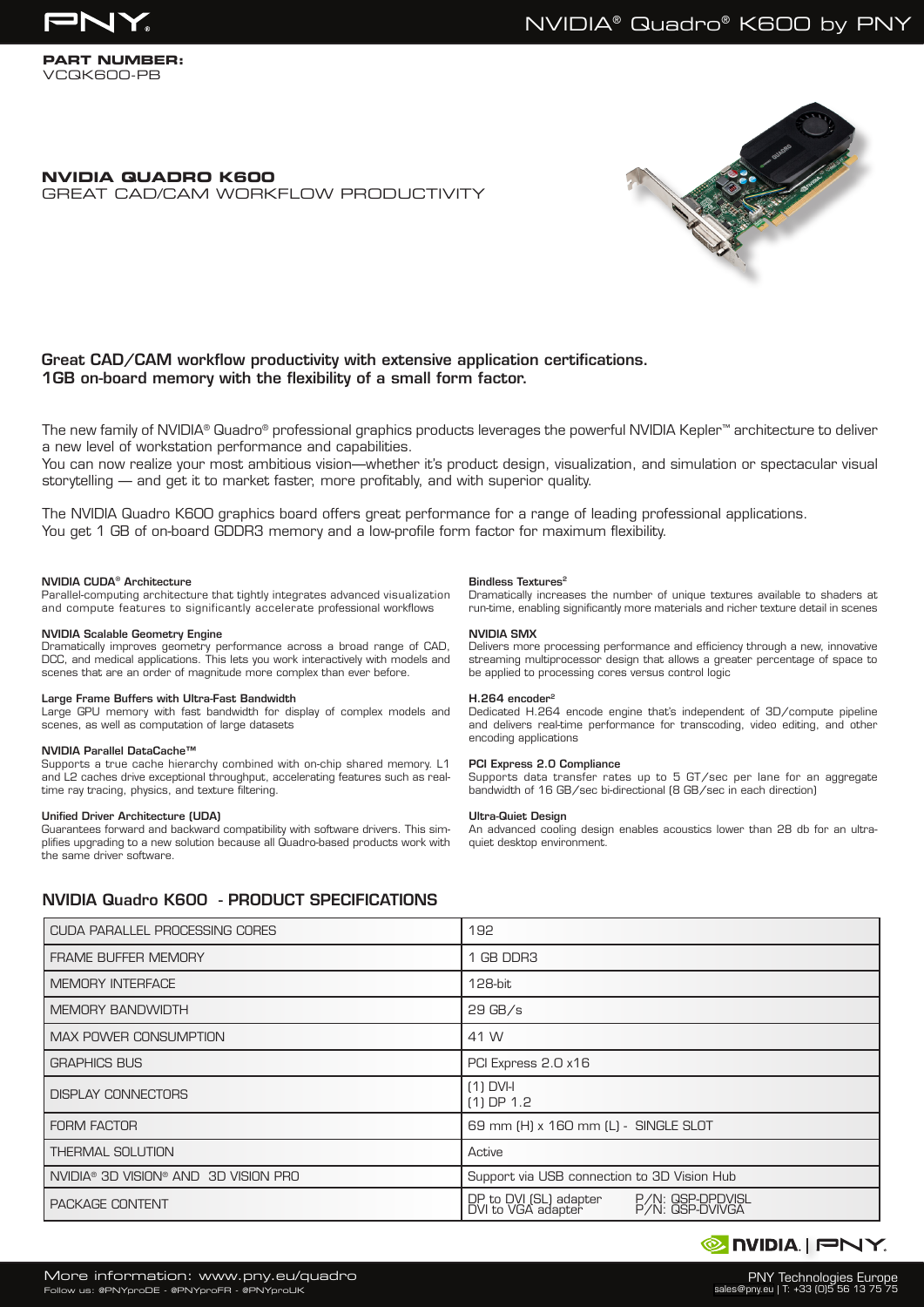# NVIDIA Quadro K600 - New NVIDIA Kepler Architecture Features and Benefits

| I NVIDIA CUDA® PARALLEL<br><b>COMPUTING ARCHITECTURE</b> | Quadro solutions leverage general-purpose GPU computing using<br>standard programming languages like C/C++ and Fortran, as well as<br>emerging APIs such as OpenCL and Direct Compute. This broad adop-<br>tion of CUDA accelerates tec                                                                     |
|----------------------------------------------------------|-------------------------------------------------------------------------------------------------------------------------------------------------------------------------------------------------------------------------------------------------------------------------------------------------------------|
| DISPLAYPORT 1.2 SUPPORT<br>(WITH AUDIO)                  | Compact and secure DisplayPort 1.2 connectors support multi-<br>stream technology, stream cloning, and ultra-high-resolution panels<br>(up to $3840 \times 2160 \circledcirc 60$ Hz). This allows maximum range, resolution, refresh rate, and co<br>display technologies.                                  |
| DEEP COLOR PROCESSING AND DISPLAY                        | Preserve color detail and precision throughout the processing and<br>display pipeline for smooth gradients transitions, even on high dynamic<br>range imagery. Each color component can be processed at up to 32-<br>bit floating point precision and displayed at up to 12-bit precision with<br>supported |
| LARGE FRAME BUFFERS WITH ULTRA-FAST BANDWIDTH            | Large GPU memory with fast bandwidth for display of complex models and scenes, as well as computation of large datasets                                                                                                                                                                                     |

# NVIDIA Quadro K600 - TECHNICAL SPECIFICATIONS

#### **SUPPORTED PLATFORMS**

- 
- 
- >> Microsoft Windows 8 (64-bit and 32-bit) >> Microsoft Windows 7 (64-bit and 32-bit) >> Microsoft Windows Vista (64-bit and 32-bit) >> Microsoft Windows XP (64-bit and 32-bit)1
- 
- >> Linux® Full OpenGL implementation, complete with NVIDIA and ARB extensions (64-bit and 32-bit)

# **3D GRAPHICS ARCHITECTURE**

- >> Scalable geometry architecture >> Hardware tessellation engine
- >> FXAA/TXAA dedicated anti-aliasing engine2
- >> Bindless Textures<sup>2</sup>
- >> Shader Model 5.0 (OpenGL 4.3 and DirectX 11) >> Up to 16K x16K texture and render processing
- 
- 
- 
- 
- >> Transparent multisampling and super sampling<br>>> 16x angle independent anisotropic filtering<br>>> 32-bit per-component floating point texture filtering and blending<br>>> Up to 64x full scene antialiasing (FSAA)<br>>> Decode acc >> Dedicated H.264 Encoder<sup>2</sup>
- >> Blu-ray dual-stream hardware acceleration (supporting HD picture-in-picture playback)

# **NVIDIA CUDA PARALLEL-PROCESSING ARCHITECTURE**

- >> SMX Architecture (streaming multi-processor design that delivers greater processing and efficiency) >> API support, including:
- > CUDA C, CUDA C++, DirectCompute 5.0, OpenCL, Java, Python, and Fortran >> NVIDIA Parallel DataCache hierarchy (configurable L1 and unified L2 caches)

### **ADVANCED DISPLAY FEATURES**

- >> Simultaneously run 2 directly connected displays, each with the full capabilities of the display
- >> Support up to two displays with DisplayPort 1.2 Multi-Stream<sup>3</sup>
- >> DisplayPort 1.2 outputs including Multi-Stream and HBR2 support<sup>3</sup>
- (capable of supporting resolutions such as 3840x2160 @60Hz) >> Dual-link DVI-I output (Supports 330MPixels/sec which enables resolutions like 2560 x 1600 @ 60Hz and 1920x1200 @ 120Hz)
- >> Internal 400 MHz DAC DVI-I output (analog display up to 2048 x 1536 @ 85Hz)
- >> DisplayPort to VGA, DisplayPort to DVI (single-link and dual-link) and DisplayPort to HDMI cables available (resolution support based on dongle specifications) >> DisplayPort 1.2, HDMI, and DVI support HDCP
- >> 12-bit internal display pipeline (hardware support for 12-bit scanout on supported panels, applications and connection)
- >> Stereoscopic 3D display support including NVIDIA® 3D Vision™ technology, 3D DLP, Interleaved, and passive stereo
- >> OpenGL and Direct3D quad buffered stereo support
- >> Underscan/overscan compensation and hardware scaling
- >> Support for NVIDIA® Quadro® Mosaic, NVIDIA® nView® multi-display technology

### DISPLAYPORT AND HDMI DIGITAL AUDIO

>> Support for the following audio modes: > Dolby Digital (AC3), DTS 5.1, Multi-channel (7.1) LPCM, Dolby Digital Plus (DD+), DTS-HD, TrueHD

QSP-DPDVISL QSP-DVIVGA

- >> Output data rates of 44.1 KHz, 48 KHz, 88.2 KHz, 96 KHz, 176 KHz (HDMI only),
- and 192 KHz (HDMI only) >> Word sizes of 16-bit, 20-bit, and 24-bit
- $\circ \left( \frac{\text{min}}{\text{min}} \pm \right) \circ$

# PACKAGE CONTENT:

- Driver
- Quick Start Guide
- DVI to VGA adapter
- Unattached Low-Profile Bracket





1 Supports up to 2 displays only<br>2 This feature requires implementation by software applications and is not a stand-alone utility. Please contact us for details on availability.<br>3 Available on Windows 7 or later<br>4 Virtuali



 $\sim$ 

PNY Technologies Europe sales@pny.eu | T: +33 (0)5 56 13 75 75